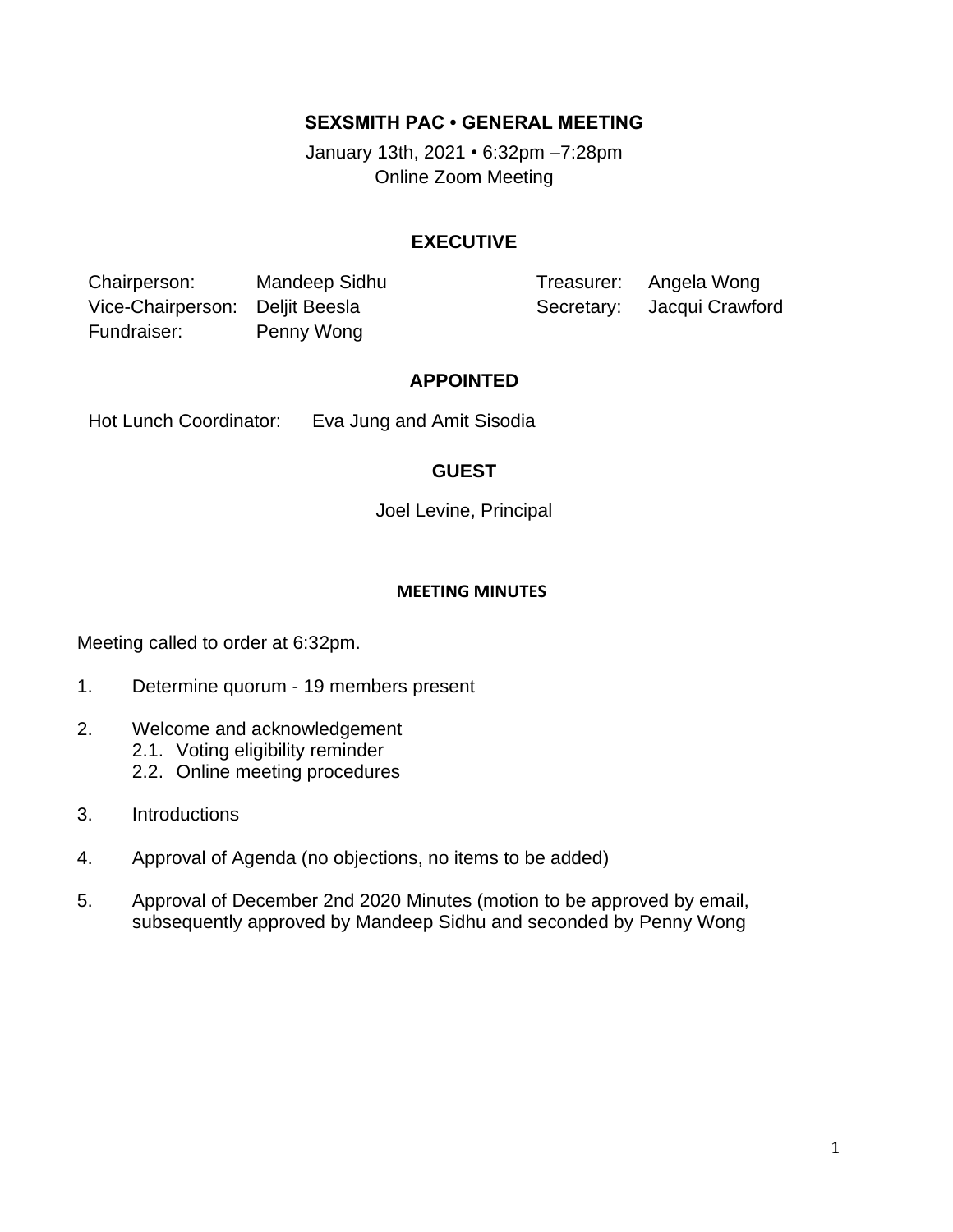## 6. Guest - Principal Levine's Report

- 6.1 Health update, we are doing really well. Credit goes to teachers, kids and families, who are all being super responsible. I have heard news that the school district that guidelines are being updated, nothing too major but more emphasis on hand washing rather hand sanitizing. And, groups of adults shouldn't be in a room for a long period of time without adequate airflow. I will keep you all updated when I am given more information.
- 6.2 Frequent reminders are needed to encourage kids to keep a distance, even though they are wearing masks and it is outside. I saw for example kids placing their foot in for tag, this means too many people together in a close space, they have to find a new way to decide how is "it". I will bring it up again at assembly
- 6.3 Tuesday Jan  $19<sup>th</sup>$  is the next return to school day, there are 7-8 kids coming back. There are just under 70 kids learning at home. March 1<sup>st</sup> is next date for returning to school and the District is encouraging everyone come back. However, if the families decide they do not want to return to school, the District will not abandon them, they will make a decision nearer the time.
- 6.4 Thanks Penny and all the other parents for organising the class Christmas photos and for decorating the library. It was carried out safely and it was really nice for kids.
- 6.5 Return to Sexsmith notice will be given out, return date is by February 5<sup>th</sup>. So let us know your intentions and I can relay how many kids will be returning in September to the District.
- 6.6 Science Fair, we won't be able to carry it out like previous years. The plan this year is that the intermediate classes will do their experiments and create the displays. Then film the results and share with families.
- 6.7 Black shirt day is on Friday 14th January for Martin Luther King's birthday. This will be the first year for Black Shirt Day and it gives an opportunity to discuss and support anti racism and promote respect and treating people fairly.
- 6.8 Reminder that Kindergarten registration ends at the end of January.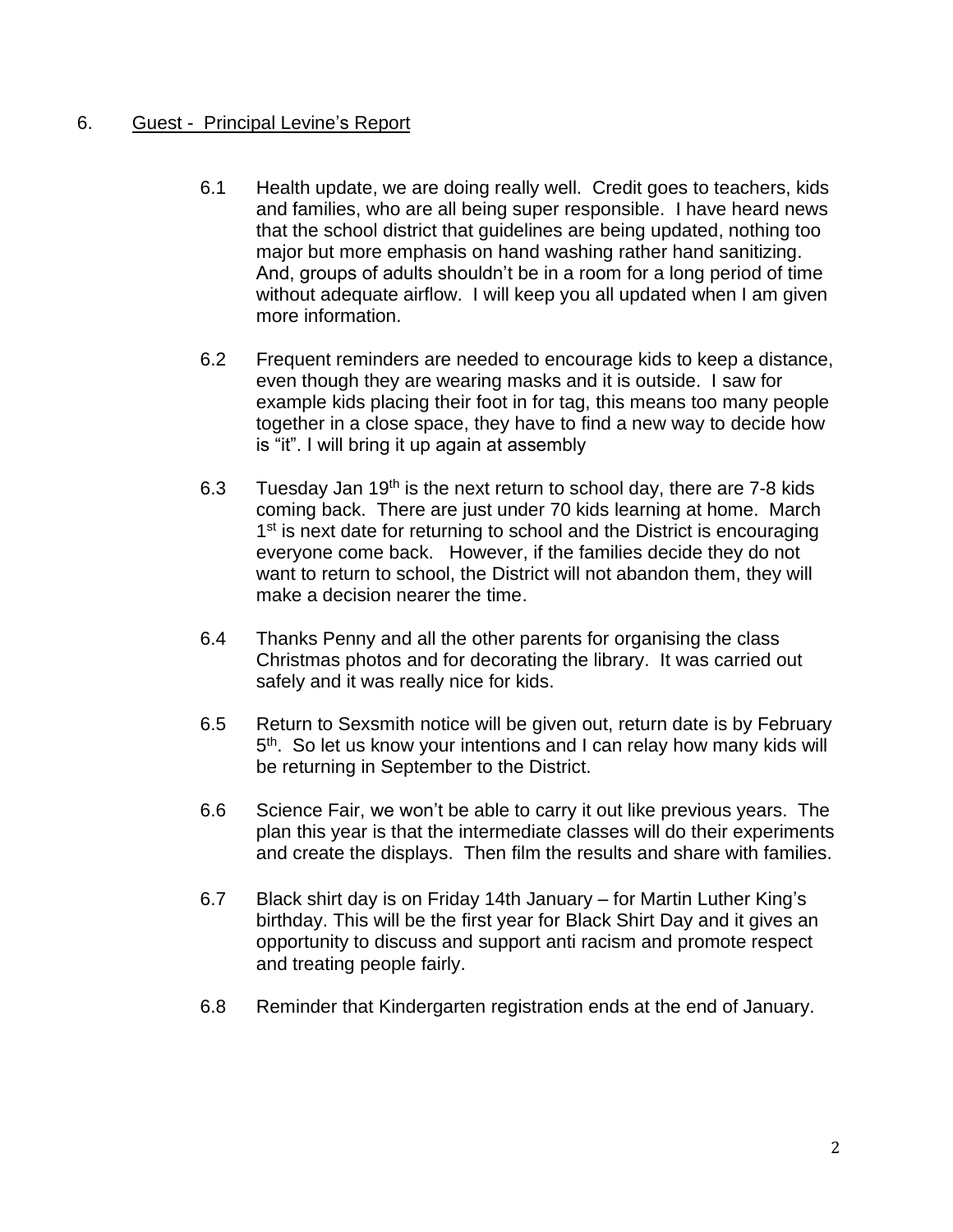## **QUESTIONS:**

- Is there a plan to have individual photos? *At this time the VSB does not want us to go ahead with individual school photos. We do have a date for class photos in April, we will wait and see if that is possible. This means however that none of the new kindergarten kids have their photos in the our school system, we have every child's photo with their information in our school records. So I will follow up on that aspect.*
- Previously, someone asked about the water on the sidewalk in front of the school.

*I contacted the grounds department and this issue was suppose to be fixed over the holidays, I don't think anyone came to look at it. Today I called the City and they will investigate if it's their issue of the VSB's responsibility. We think there is a drain there that is clogged, however, we don't know if it our drain or the City's drain.*

- The leaves around that area are all pushed to the sides and as it rains the leaves are becoming slippy and hazardous. *I will contact the Grounds Department about this issue too.*
- There are also puddles around the basketball area, = is this a drainage issue or just the way the land is? I think it is the way the land is, I will look into it and see what they can *do, maybe they can put some* gravel into the puddles.

No further questions.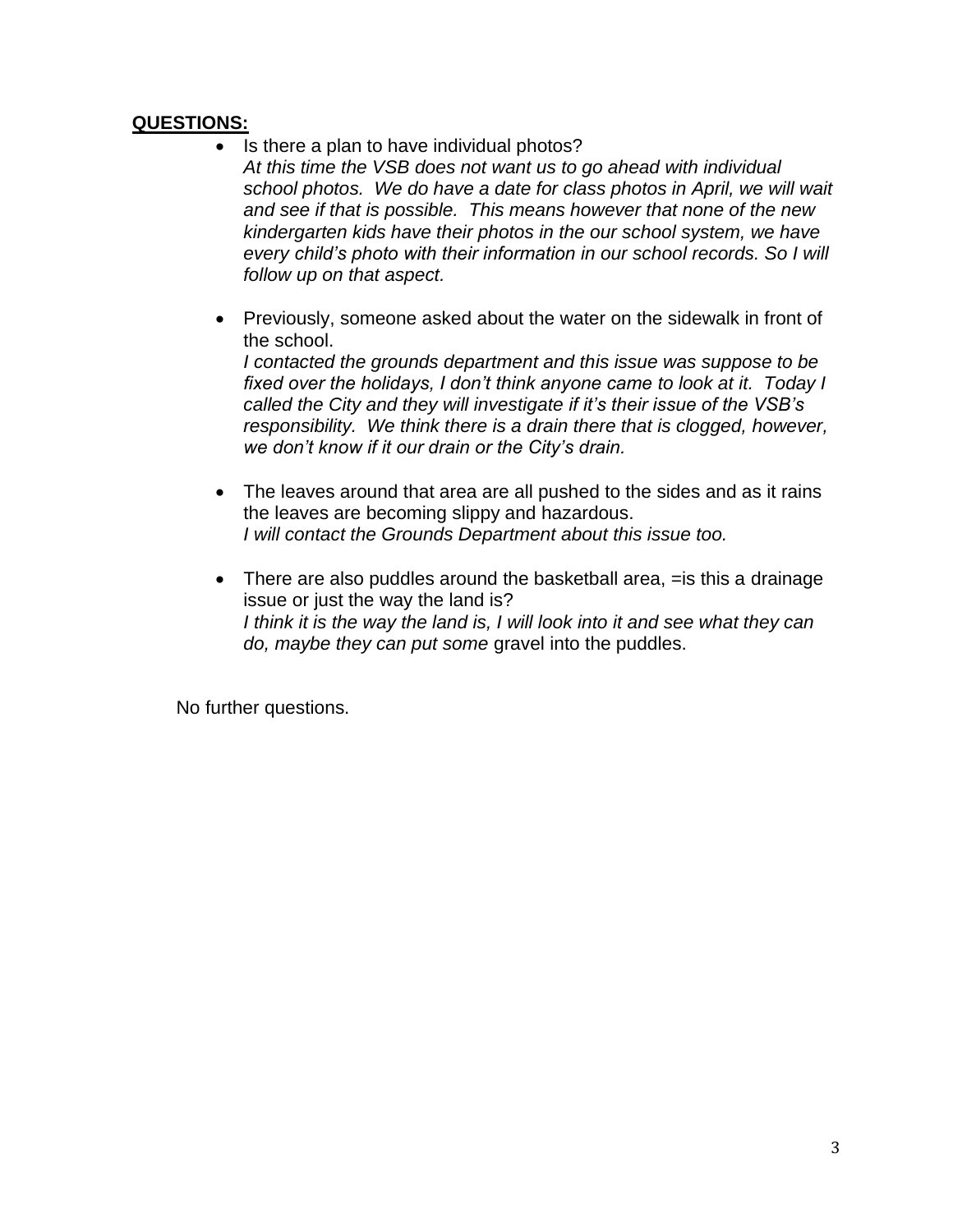# 7. Treasurer's Report - Angela

| 7.1 Our current funds available are<br>breakdown as follows:<br><b>PAC General account</b><br>PAC general account Hot Lunch Funds<br>PAC fundraising - Nil<br><b>Total</b> |                                 | \$39,790.79                           |
|----------------------------------------------------------------------------------------------------------------------------------------------------------------------------|---------------------------------|---------------------------------------|
|                                                                                                                                                                            |                                 | 14, 156.52<br>11, 674.15 (restricted) |
|                                                                                                                                                                            |                                 | 25, 830.67                            |
| Included in the above amount are;                                                                                                                                          |                                 |                                       |
| Lanyard fundraiser                                                                                                                                                         | \$240.00 (estimate)             |                                       |
| I-Ride                                                                                                                                                                     | \$600.00 (approved last year)   |                                       |
| <b>Total</b>                                                                                                                                                               | \$840.00                        |                                       |
| Gaming account                                                                                                                                                             |                                 | 13,954.01                             |
| <b>Members shares</b>                                                                                                                                                      |                                 | 6.11                                  |
| <b>Total</b>                                                                                                                                                               |                                 | \$13,960.12                           |
| <b>Committed PAC funds</b><br>Christmas decorations                                                                                                                        | \$300.00 (approved in December) |                                       |
| <b>Total</b>                                                                                                                                                               | \$300.00                        |                                       |

- 7.3 We have managed to use some of our gaming funds in the month of December, towards Christmas festivities and for Diwali. So far to date we have used \$1600 of our gaming funds.
- 7.4 Mr Levine confirmed that the I- ride program is able to go ahead in middle of June, as the program can be managed safely. This program may also be covered by our gaming funds, I will investigate.
- 7.5 Thinking ahead for funding requests from Mr Levine and the teachers. Maybe we can commit to something and work towards a goal for fundraising.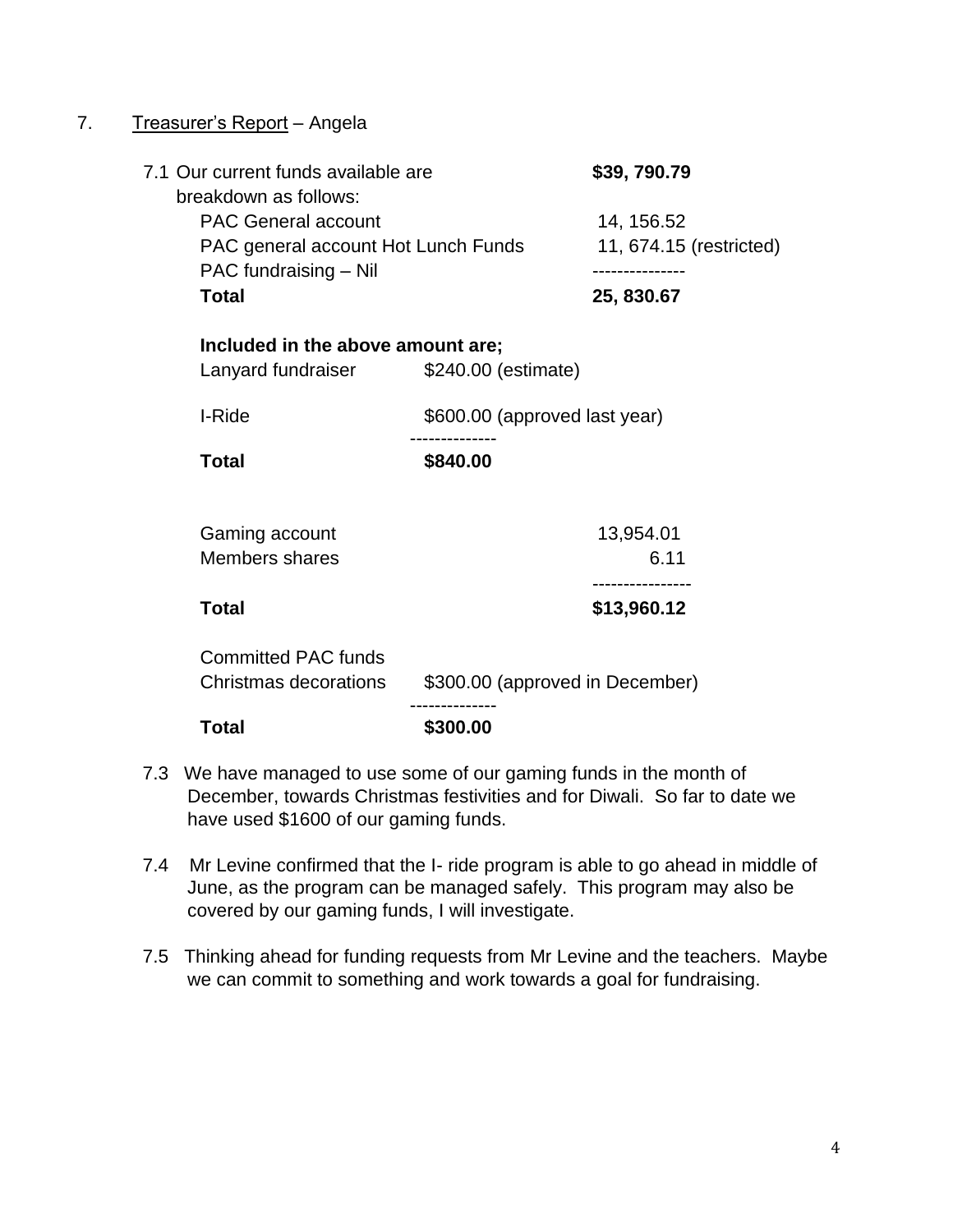## **QUESTIONS or COMMENTS**

- o Mr Levine is working on an outdoor sketching program. Previously, 8 classes participated in outdoor sketching, provided by The Bateman foundation, the kids loved it. It was covered by grant money. However, all the other teachers would like to do it the same program with their kids. An instructor comes and they give the kids outdoor sketchbooks, they go outside, learn how to observe and how to sketch. I am trying to get the price down, the program per class it expensive, I will use grant money and outdoor education money, but there may be a short fall and maybe the PAC could help out with this
- $\circ$  We received a formal request from Churchill for the \$500 scholarship for a past Sexsmith student graduating from Grade 12 at Churchill. Mandeep put a motion forward to approve the \$500 scholarship, this was approved by Kam and seconded by Janelle.

No further questions, Treasurers Report has been filed as submitted.

# **8. Hot Lunch Coordinator's Report – Eva**

- Last May, we had a total cost \$741.37 that was incurred for the chicken nuggets, meatballs and salad dressing. As of now, we have recovered over 50%
- The cost was actually \$667.23
	- 30 bags of chicken nuggets, we have 6 bags left
	- 12 bottles of ranch salad dressing, we have 5 left
- We will do another sell off at a reduced price, as the expiry date is in one month. If anyone is interested go on to the link online and chicken nuggets will be sold for \$10 and the ranch dressing sold at \$!.
- •
- The Hot Lunch Program is still on hold and we will discuss it again closer to spring.

# **9. Fundraiser Report – Penny**

- 9.1 Christmas Class photos raised = \$514
- 9.2 Lanyards gross total raised = \$2074 (expenses just under \$600) We still have some materials left to make 20-30 more lanyards, we could make these generic with no letters, just ribbon and breakaway bead. We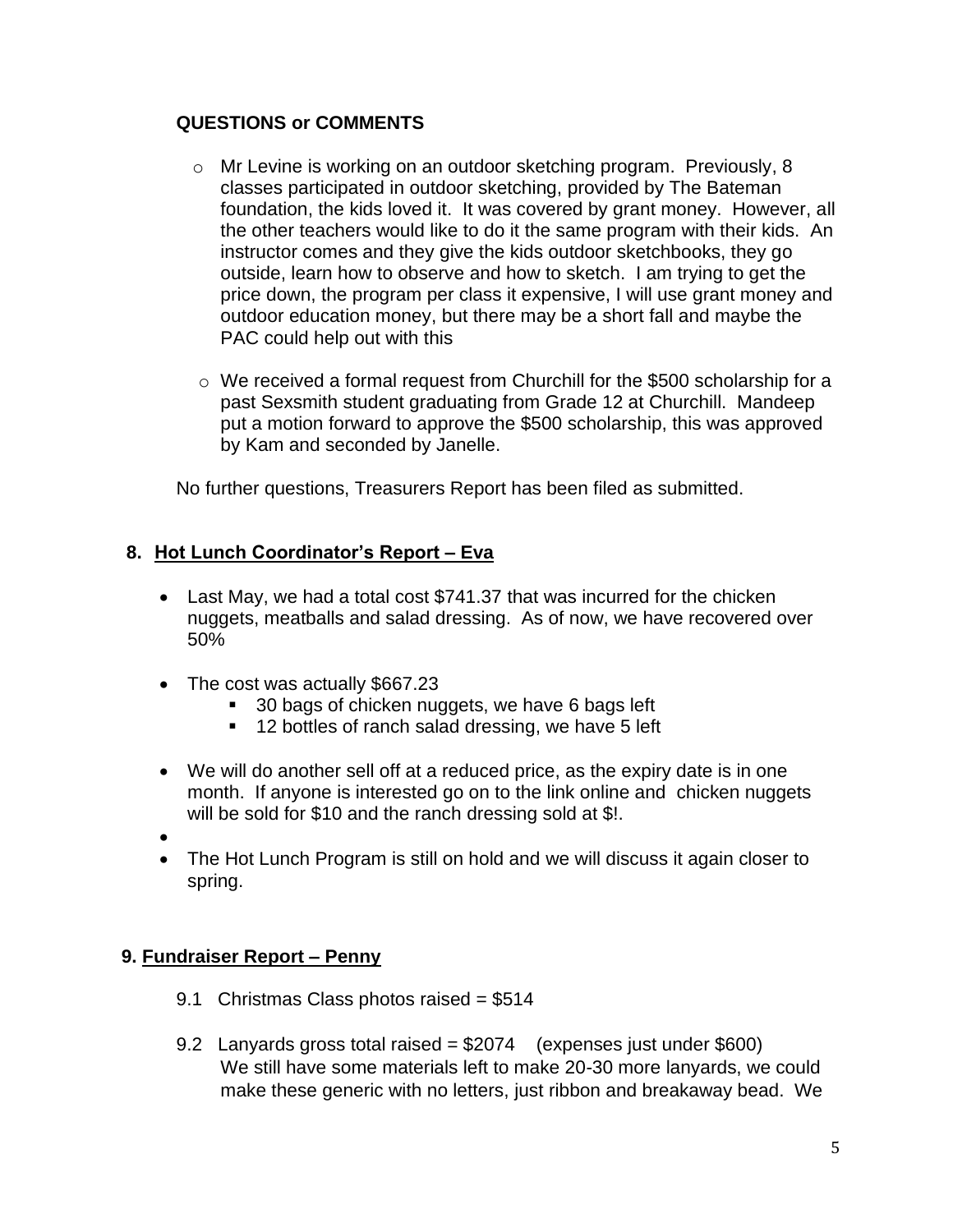could sell these for \$6 each. It was suggested the Grad classes could sell these and keep part of the profits for their grad, if this was the case we would sell them for \$5 each instead.

- 9.3 Chinese New Year, unfortunately there will be no performance this year but we will decorate the lobby area. We will be offering each student a lucky red envelope, with a candy, a chocolate coin and a fortune cookie in it.
- 9.4 Lanyards gross total raised = \$2074 (expenses just under \$600) We still have some materials left to make 20-30 more lanyards, we could make these generic with no letters,, just ribbon and breakaway bead. We could sell these for \$6 each. It was suggested that a grad class could sell these as a fundraiser and keep a portion of money towards their grad.
- 9.5 Fundraiser proposals:
	- 50/50 raffle prize draw. Angela and Mandeep will read through the gaming licence requirements and help Penny figure out the fundraiser. Mr Levine will inquire if it is okay to run this type of fundraiser.
	- Selling reflectors to attach to backpacks, these are \$8 each and designed in Vancouver, manufactured in Finland. We will choose 6-8 of their most popular designs.
	- Selling packets of West Coast Seeds. Penny will talk to the teachers involved in the outdoor gardening and see if they are interested in growing some of the seeds into seedlings and selling those too.
	- Purdy's chocolates for Easter.
- 9.6 Fundscrip gift cards Reminder; Fundscrip gift cards are an ongoing fundraiser. The sign up link is: https://www.fundscrip.com/Sign-Up.aspx?IID=2CBHHR

## **10. New Business**

- 10.1 Mandeep was contacted by a Option 4 parents group, created by parents within the district to help each other with learning from home. Mandeep will forward the link to Mr Levine to distribute to Option 4 families.
- 10.2 A few parents and teachers have suggested portable outdoor patio heaters may be useful for outdoor activities in winter. Mr Levine, thinks the cost of heaters are not too bad, however, the electrical aspect and whatever else is involved would make it prohibitive. My gut is the VSB will